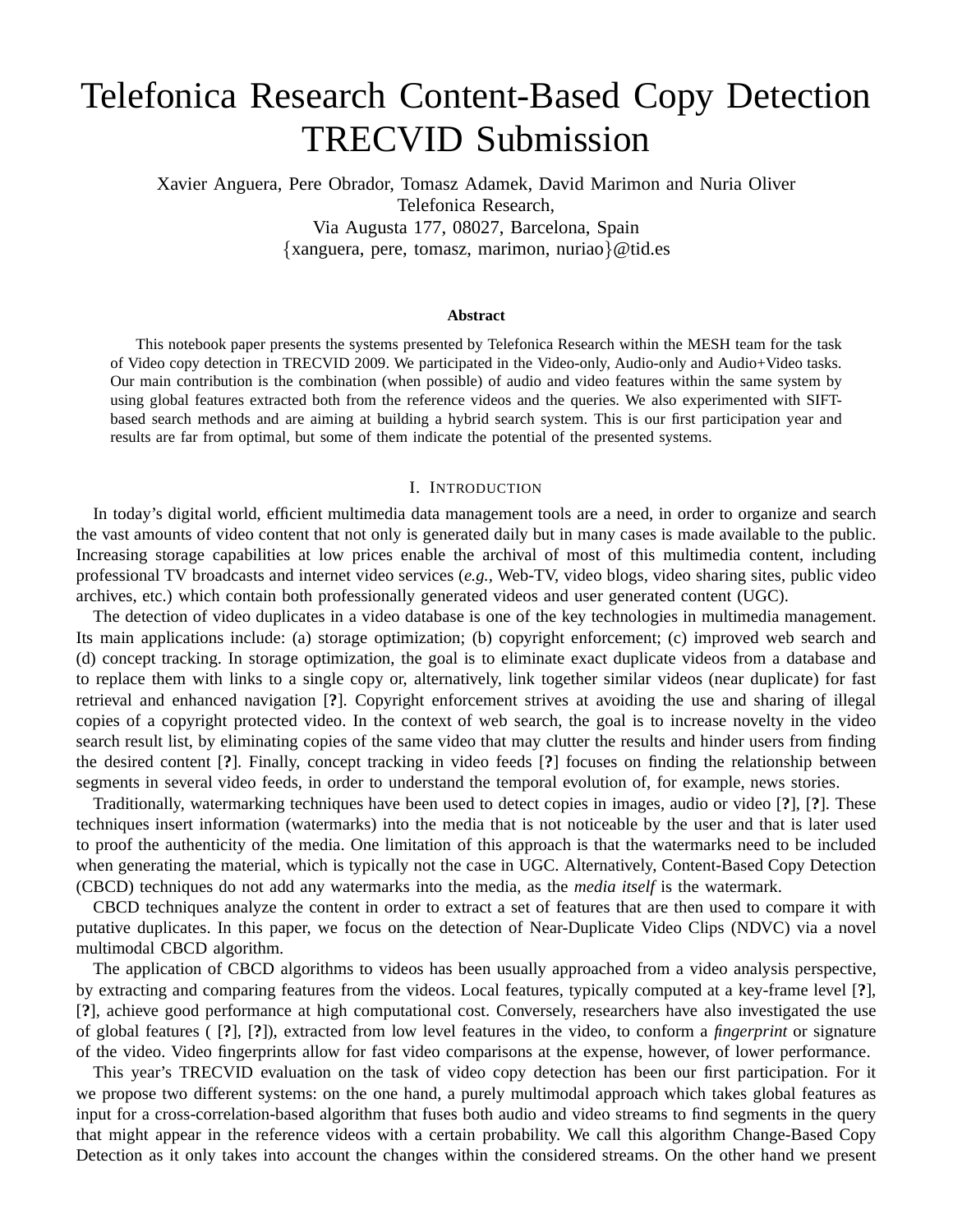results of an approach using SIFT local features and our own variant of a search engine based on Hierarchical Vocabularies of Visual Words. The SIFT-based algorithm was working over keyframes extracted with a simple shot boundary detection algorithm, for the task of video-only copy detection.

## II. TRECVID PROPOSED SYSTEMS

For our first participation in the TRECVID evaluation for the task of video copy detection we have prepared two different systems for the tasks of video-only, audio+video and audio-only copy detection. For the video-only task we submitted two systems, a cross-correlation based system using global features and a SIFT-Based system. For the audio only task we presented the same cross-correlation based system, but this time only based on audio global features. Finally, for the multimodal task we presented the cross-correlation based system using both audio and video features. Next we describe the feature extraction modules for each one of the used features and the two different systems description.

The following summarizes the main characteristics of each or our submissions:

- **MESH.v.\*.xcorr**: Video only submission using global features and a cross-correlation based algorithm
- **MESH.v.\*.xcorrTime**: Video only submission using global features and a cross-correlation based algorithm. Instead of outputing the algorithm's matching time, all reference video's time was considered to match.
- **MESH.v.\*.sift**: Video only submission using local features.
- **MESH.v.\*.siftNoTime**: Video only submission using local features. Same time trick as above
- **MESH.a.\*.official**: Audio-only submission using a cross-correlation based algorithm
- **MESH.m.\*.multimodal**: Audio+Video submission using a cross.correlation based algorithm with multimodal features.

## III. VIDEO COPY DETECTION FRONT-END

## *A. Audio Global Signature Extraction*

The global audio signature is extracted by analyzing the acoustic changes that take place in the audio track of the video. A one dimensional signal is created from the audio track whose minima correspond to places where there is a change in the speaker or in the sounds being recorded.

First, video and audio tracks are separated into independent streams. The audio track is down-sampled to 16KHz, 16 bits/sample and converted to 24 Mel Frequency Cepstrum coefficients (MFCC), including cepstrum derivatives, acceleration and energy, computed every 10 milliseconds. These features are typically used in speech processing and acoustic segmentation techniques. In particular, we use the Bayesian Information Criterion (BIC) [**?**] as the basis to obtain a measure of how similar the audio is in both sides of the analysis frame (and hence whether there is a change in the audio signal or not).

In our present work, BIC is used as proposed by [**?**] for acoustic segmentation by computing the acoustic metric for frame *i* as:

$$
\Delta BIC(i) = \log L(X[i - W, i + W]|M_{ab})
$$

$$
- \log L(X[i - W, i]|M_a) - \log L(X[i, i + W]|M_b)
$$
(1)

where  $X[i, j]$  is an *n*-dimensional sequence corresponding to the MFCC features extracted from the audio segment from time  $t = i$  to  $t = j$ ;  $M_{a,b,ab}$  are three Gaussian Mixture Models (GMM) composed of a weighted sum of Gaussian Mixtures, such that the number of Gaussians in  $M_a$  and  $M_b$  is the same and half of the number of Gaussians in  $M_{ab}$ ; and W corresponds to the analysis window, set to 100 MFCC frames (one second of audio). The  $\Delta BIC$  acoustic metric is computed every 100 milliseconds in a sliding window along the input signal, obtaining an acoustic change signature with 10 points for every second of video, which accounts for a 0.16kbps signature stream. Figure **??**a shows an example of the ∆BIC acoustic change pattern extracted for a 173 second long video. The local maxima in the plot represent places where the surrounding audio is maximally similar. Conversely, the local minima represent acoustic change points; small changes within the same acoustic condition (positive value) or large changes from one acoustic condition to another (negative value).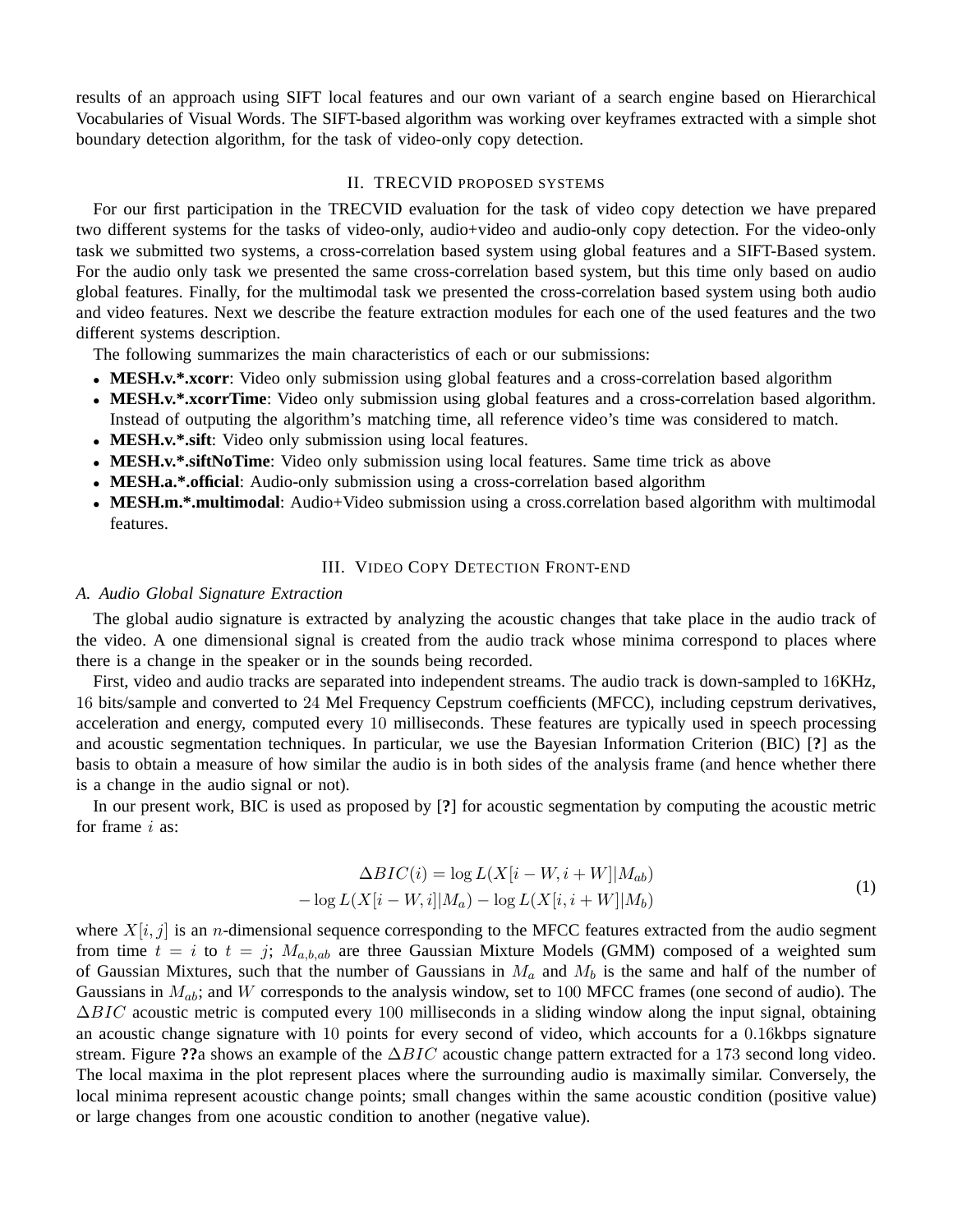

Fig. 1. *Examples of the proposed signatures for a* 173 *sec long video.*

## *B. Video Global Signatures Extraction*

The global video signatures are extracted by considering the temporal visual changes occurring in the video. Three features are extracted (hue, luminance and highlights centroid variation) from which two signatures are generated that are fed to the fusion module, where they are combined with the audio signature, in order to make the final comparison with the reference video.

*1) Picture-in-Picture Extraction Algorithm:* Picture in picture (PIP) videos are processed in a two pass manner: first, analyze the whole video for possible PIPs; second, run the analysis algorithm on the video, either on the full video if no PIP was detected, on the full video except for the PIP region, or only on the PIP region. In this section we will describe the PIP detection part.

Only a subset of frames are analyzed for possible PIPs, i.e., the video is temporally down-sampled in order to improve detection time. This jeopardizes the detection temporal accuracy, of course. In order to detect the rectangular regions that form our PIP we first apply a Canny edge detector to the video frame being analyzed. We follow this by a probabilistic Hough transform, since it is more efficient if the picture contains a few long linear segments, which returns line segments rather than whole lines.

In a blank, image  $\lim_{n \to \infty}$  for frame n, all the detected lines that are either completely vertical or completely horizontal are plotted. Each frame generated this way is accumulated on an intermediate image, *im(n)*: *im (n)*=  $(im(n-1)$  +*lineIm(n)*) which is later normalized to  $im(n) = Im(n) * 254/max(Im(n))$  This image is then projected on both axes, generating a line density function which may be used to identify the temporally strong vertical and horizontal lines.

In order to reduce the false alarm rate, we analyze this projections only in the most likely segments to include a PIP (we have specific segments for each of the 4 corner PIPs and also for the central one, based on the trecVid 2008 data). Each of the projections (horizontal and vertical) is then analyzed within those likely segments for the peak (max) in the density function and its position. The noise floor is also calculated within that segment.

In this way we can calculate a *PeakToNoiseRatio*, which is one of the two parameters used for PIP detection below: *PeakToNoiseRatio = max(segment)/ noiseFloor* Each of these peaks defines either a vertical column or a horizontal row in the *im(n)* image. These columns/rows are analyzed for their center of gravity, which will further confirm to which PIP quadrant or center they belong. This is calculated as a percentage of either the width or height of the video frame. The final condition, which must be met by the 4 lines composing the PIP box, in order to have positive PIP detection is:

*PeakToNoiseRatio ¿ threshold1 AND abs( centroid - Q) ¡ threshold2*

Where Q is either 25%, 50% or 75% of the width or height, depending on which PIP position is being analyzed. For each analyzed frame, the coordinates of the detected PIP box are saved, otherwise a NO\_DETECTION code is output.

*2) Hue and Luminance Variation (HLV):* The first descriptor of video variation consists of the change in color and luminance, in a similar way as the audio signature. This approach has been proposed in the past by Hoad and Zobel [**?**], where they considered all color channels (YCrCb) in order to detect video variations. Note that direct comparison of video signals is avoided by using the *change* in color and luminance, instead of the color itself. The authors show that only two channels (Hue and Value) are needed in order to detect near duplicates. Therefore, we first convert the input video signal to the HSV (Hue, Saturation, Value) color space. Next, we compute the Hue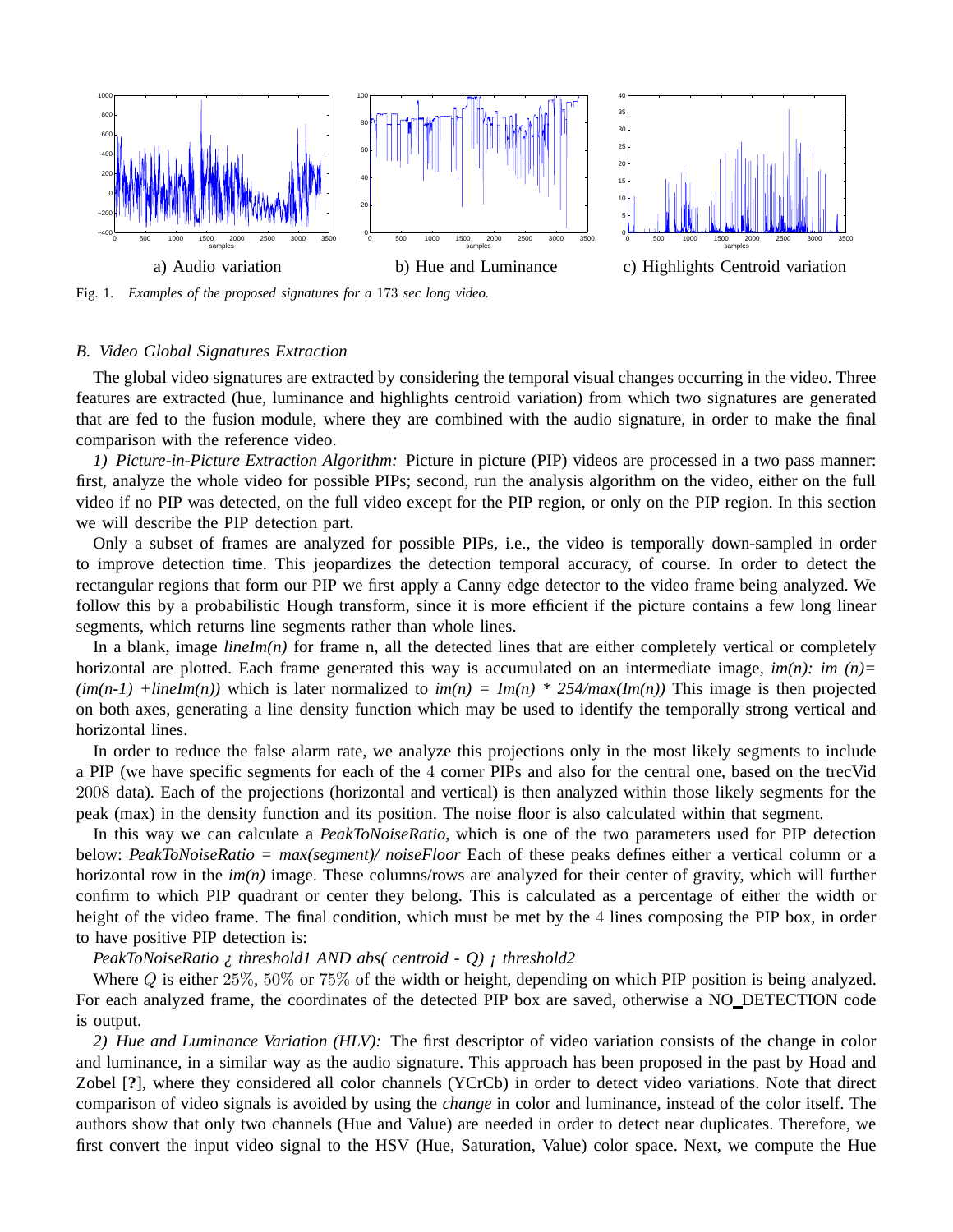and Value histograms at each frame  $H_{x_i}$  and compare them with the histograms from the previous frame, using a simple histogram intersection measure:

$$
I(H_{x_i}, H_{x_{i-1}}) = \frac{\sum_{l=1}^{M} \min(H_{x_i}(l), H_{x_{i-1}}(l))}{\sum_{l=1}^{M} H_{x_i}(l)}
$$
(2)

where M is the number of bins in the histograms. Note that  $I = 100\%$  implies no change at all, *i.e.*, exactly the same video frame, and  $I = 0\%$  implies maximum change, *i.e.*, in checkerboard type images, changing from white to black.

The comparison is performed on a frame by frame basis without any temporal down-sampling. Therefore, this technique allows to track typical consumer camera variations that expand over multiple frames:

- Auto white balance, which adapts to the light source illuminating the scene (*i.e.*, so that white will be rendered white independently of the illuminant);
- Auto contrast and auto levels, which adapt to the amount of light in the scene and its distribution.

Figure **??**b depicts an example of the combined Hue and Value change features for a 173 sec long video. Sudden drops in this histogram intersection plot indicate scene changes, while ramps indicate fade-in/outs or other progressive changes.

*3) Highlights and Shadows Centroid Variation(HCV and SCV):* This descriptor tracks the highlights (areas of high luminosity) in the image, since the motion of high luminosity areas should be very similar between a video and a transformed version of it. This feature was first proposed by [**?**] in conjunction with a shadow centroid variation feature (areas of low luminosity).

We describe the Highlight Centroid Variation below. The Shadow Centroid Variation would be calculated in a similar way, by analyzing at the dark pixels in the video frame.

The image is first down-sampled by a factor of 8, both in the horizontal and vertical dimensions. A histogram of the Value channel is computed and the top 10% pixels in the histogram (*i.e.*, brightest pixels) are used to calculate the highlight centroid. The centroid is normalized to the diagonal of the frame, in order to be resilient to size change degradations in any of the axes (both horizontal and/or vertical). The centroid of the highlight region is then compared to the centroid of the highlight region from the previous frame. The change in the centroid position from frame to frame is calculated in absolute value, in order to be resilient to the horizontal flip of the entire (or part of the) video  $clip<sup>1</sup>$ .

Therefore, this descriptor (see example in Figure **??**c) tracks the movement of the highlight centroid from frame to frame in absolute numbers. If the highlight region remains static from frame to frame, this will result in zero absolute change; if it pans slowly, say from left to right, it will generate a roughly constant value; and if there is a scene cut, it will typically generate a high peak at the frame where the cut takes place.

### *C. Audio/Video Global Signatures Postprocessing*

Once the audio and video signatures have been extracted, they are post-processed in order to obtain signals that are better suited to be used by the matching algorithms presented below. A different processing is applied, depending on the signal involved.

The audio signature contains most of the fingerprinting information in the low frequencies, with a high frequency component which is basically noise. Therefore, a low pass filter is applied using a moving average window with width of four frames, centered in each frame. The same filtering is applied to the highlights centroid variation (HCV) signature.

Conversely, the hue and luminance variation feature (HLV) contains the fingerprinting information in the peaks of the signal, indicating the points where a change of scene happens. In this case, the a derivative filter is applied (after computing the absolute value of the signals) using the following regression formula:

$$
x_{filtered}[n] = \frac{\sum_{i=1}^{0} i(x[n+i] - x[n-i])}{2\sum_{i=1}^{0} i^2}
$$
\n(3)

<sup>&</sup>lt;sup>1</sup>Described as one of the transformation types in the MUSCLE-VCD dataset.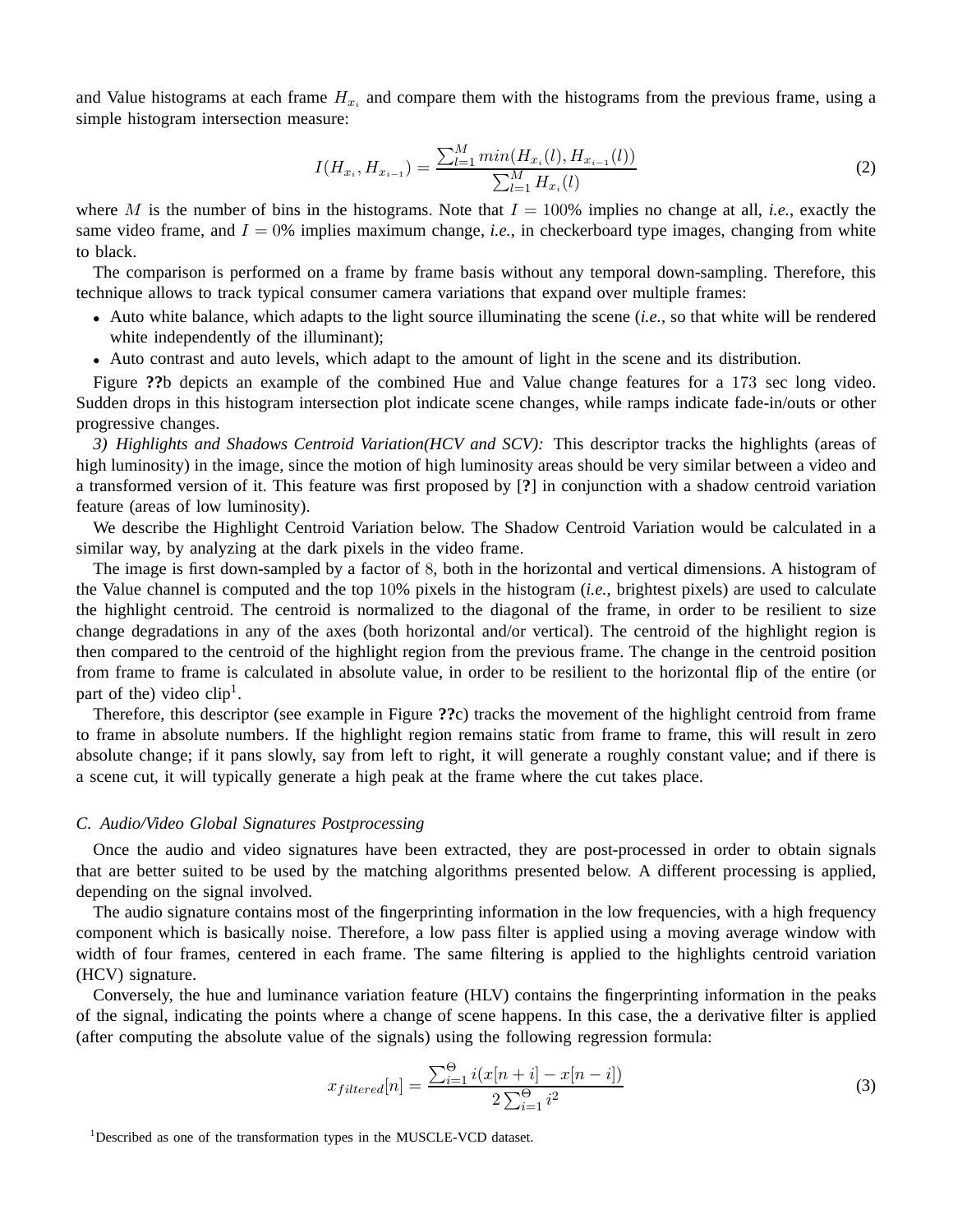where  $x[n]$  is the hue or luminance variation feature at frame n and  $\Theta = 2$ . This filtering does a windowed differential sum for each point where the further the samples (in time), the larger their weight.

All feature streams are then normalized to zero mean and unity variance. Finally, as will be seen in the next Section, the number of samples extracted per second in the video channel is larger than in the audio channel. Therefore, the audio signature is warped to fit the video signature by means of a linear warping.

## *D. Local SIFT Features extraction*

In the submitted run using local features these were extracted using Scale Invariant Feature Transform (SIFT) [**?**]. However it should be noted that the approach can provide similar or better performance when used with other local feature extractors such as for example Speeded Up Robust Features (SURF) [**?**].

In order to extract local features from selected keyframes both in the reference and query videos we built a simple (yet pretty effective) shot-boundary detection algorithm. The algorithm works as follows:

- 1) Retrieve/compute all three available image/based features from the video being considered, normalize them to unit variance and zero mean and compute their average into a single signal.
- 2) Apply a threshold find all peaks in the averaged signal, ensuring that there is at least a distance of five values (equivalent to 5 video frames, or 1/5 second) between two peaks.
- 3) Extract a keyframe from the central location in each segment comprised between two adjacent peaks. If the segment length is greater than 10 seconds, extract several keyframes split along the segment.

Once the keyframes are extracted, the SIFT features are computed using the VLFeat open source library<sup>2</sup>. In all experiments we used the SIFT extraction tool with default values of all input parameters.

## IV. QUERY MATCHING ALGORITHMS

In this section, we describe the two query matching algorithms used in the Trecvid evaluation.

### *A. Cross-correlation based video copy detection*

The cross-correlation based video copy detection algorithm allows finding sequences inside the query that match a given video in the reference database. The result of the algorithm is a start-end times in the query and reference videos with possible match, and their matching score.

Once the audio and video signatures have been extracted from the videos to be compared<sup>3</sup>, the query signal is split into windowed segments of size  $T = 1500$  video frames, sliding along the signal every  $S = 300$  video frames. Each segment is compared to the entire queried video using each available feature stream independently by means of the GCC-PHAT measure. The GCC-PHAT implements a frequency domain weighting of the cross-correlation between two signals, given by:

$$
R_{x_1,x_2}^{GCC}(m) = \mathcal{F}^{-1}(X_1(w) \cdot X_2^*(w) \cdot \psi_{PHAT}(w))
$$
\n(4)

where  $X_1(w)$  and  $X_2(w)$  are the signals being compared in frequency domain (usually converted from time domain using Fast Fourier Transform, FFT);  $\mathcal{F}^{-1}$  is the inverse of the FFT and  $\psi(w)$  is a weighting function:

$$
\psi_{PHAT}(w) = \frac{1}{||X_1(w) \cdot X_2^*(w)||} \tag{5}
$$

where ||·|| indicates the modulus. The GCC-PHAT returns a normalized cross-correlation plot (with values between 0 and 1) with a maximum at mmax, *i.e.,* the delay for which both signals are most similar.

The GCC-PHAT metric is computed for each of the audio and video signature pairs from the two videos, obtaining a cross-correlation plot for each of them. The cross-correlation measures are then fused together into one cross-correlation plot. Then, the *n*-best ( $n = 3$  in the system presented) maxima of the fused cross-correlation plot are found and the associated  $n$ -best delays are saved into a delays histogram. Such histogram counts how many times the same delay has been found across all windowed segments. The use of a delays histogram follows the

<sup>&</sup>lt;sup>2</sup>http://www.vlfeat.org

<sup>&</sup>lt;sup>3</sup>Note that this is typically done offline for all videos in the system.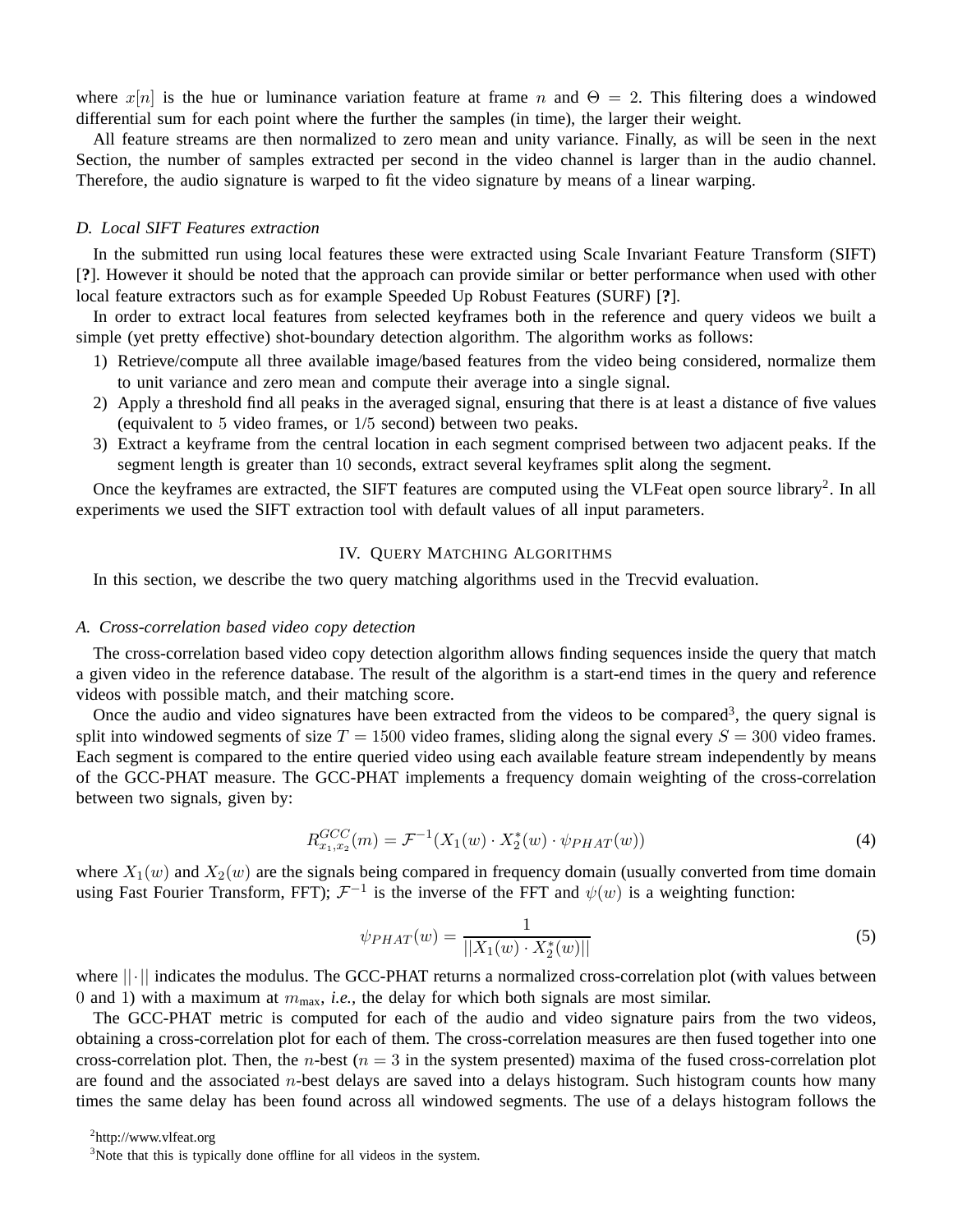rationale that the delays defining segment matches should remain constant throughout the entire segment, ending with a peak in the histogram, whereas non-matching segments should return random delays. Note that these delays are stored in the histogram in *absolute* terms – in video frames, with respect to the beginning of the query signal.

Next, the best alignment delays are determined from the delay histogram by finding the peak count (max\_count) and selecting all delays with counts within [max\_count-1, max\_count] range. For each one of these delays, the query and queried video windowed segments –in each of the available modalities– are retrieved and the weighted dot-product is computed as follows:

$$
D_{v_1, v_2}(m_{\max}) = \sum_{i=1}^{N} W_i \cdot \frac{x_1^i \cdot x_2^i[m_{\max}]}{|x_1^i||x_2^i[m_{\max}]|}
$$
(6)

where *W*<sub>i</sub> indicates an *a priory* weight assigned to each available signature *i* (*i* = 1..*N*);  $x_2^i[m_{\text{max}}]$  is the signature in the query video, delayed to the optimum match delay; and  $|\cdot|$  is the L2-norm of each signature vector:  $|x| =$  $\sqrt{\sum_n x^2[n]}.$ 

In order to automatically define the appropriate weight for each modality we introduce the use of the entropy. The definition of the entropy is

$$
Entropy(X) = -\sum (x[i] \cdot \ln(x[i]) \tag{7}
$$

Where  $X = x[1] \dots x[N]$  is an unidimensional sequence of probabilities (with values from 0 to 1). The entropy indicates the amount of information present in the signal, i.e. how uncertain is the random variable that generates the signal. High values of entropy indicate low uncertainty, and vice versa. In our particular application we are interested in measuring how well a modality can determine that a segment  $x_1^i$  is similar to  $x_2^i$  and discriminate it from any other segment. For this purpose we consider that a modality that has an overall low entropy will contain much more discriminatory information that will lead to a more trustful score than higher entropy modalities. We then formulate the weights as

$$
w_i = \frac{1}{\max(entropy(x_1^{i'}), entropy(x_1^{i'}))}
$$
\n(8)

we take for each pair of compared segments the inverse of the segment with maximum entropy as the lower bound discriminability capability of that modality in those segments. Note that before computing the entropy of the features we need to normalize them between 0 and 1 and use these values as probabilities. We do this by subtracting the minimum value of the segment to each point and dividing by the dynamic range of the signal.

Finally, among all obtained scores we select the highest score (and associated matching segments) as the output for that query-video pair.

## *B. SIFT-based Matching Algorithm*

The video copy detection algorithm relying on local features operates in two stages. In the first stage all query keyframes are compared to all reference keyframes resulting in one ranked list of relevant reference keyframes for each query keyframe. In the second stage all ranked lists produced for keyframes from one query video are combined using a very simple voting mechanism as described below.

The first stage relies on a scalable search engine heavily inspired by the state of the art approaches to object matching based on Vocabulary Trees [**?**], [**?**]. These approaches mimic text-retrieval systems by quantizing keypoint descriptors by k-means clustering creating the so- called Vocabularies of Visual Words. In other words, in an off-line process a large number of descriptor examples are clustered into the Vocabulary of Visual Words, that defines a quantization of the descriptor space. From this moment every key-point can be represented by its mapping to the closest Visual Word. Once the dictionary is created all reference images are represented using an inverted file structure that stores all occurrences of every visual word in all reference images. Typically the scoring is based on the vector-space model (TF-IDF scoring) followed by a validation of spatial consistency between matched visual words. It should be noted that in our case, the TF-IDF scoring is replaced by our own solution. In all experiments we used a relatively small hierarchical vocabulary of 10K visual words (4 levels and branching 4) created by clustering SIFT features from 9K randomly selected reference keyframes.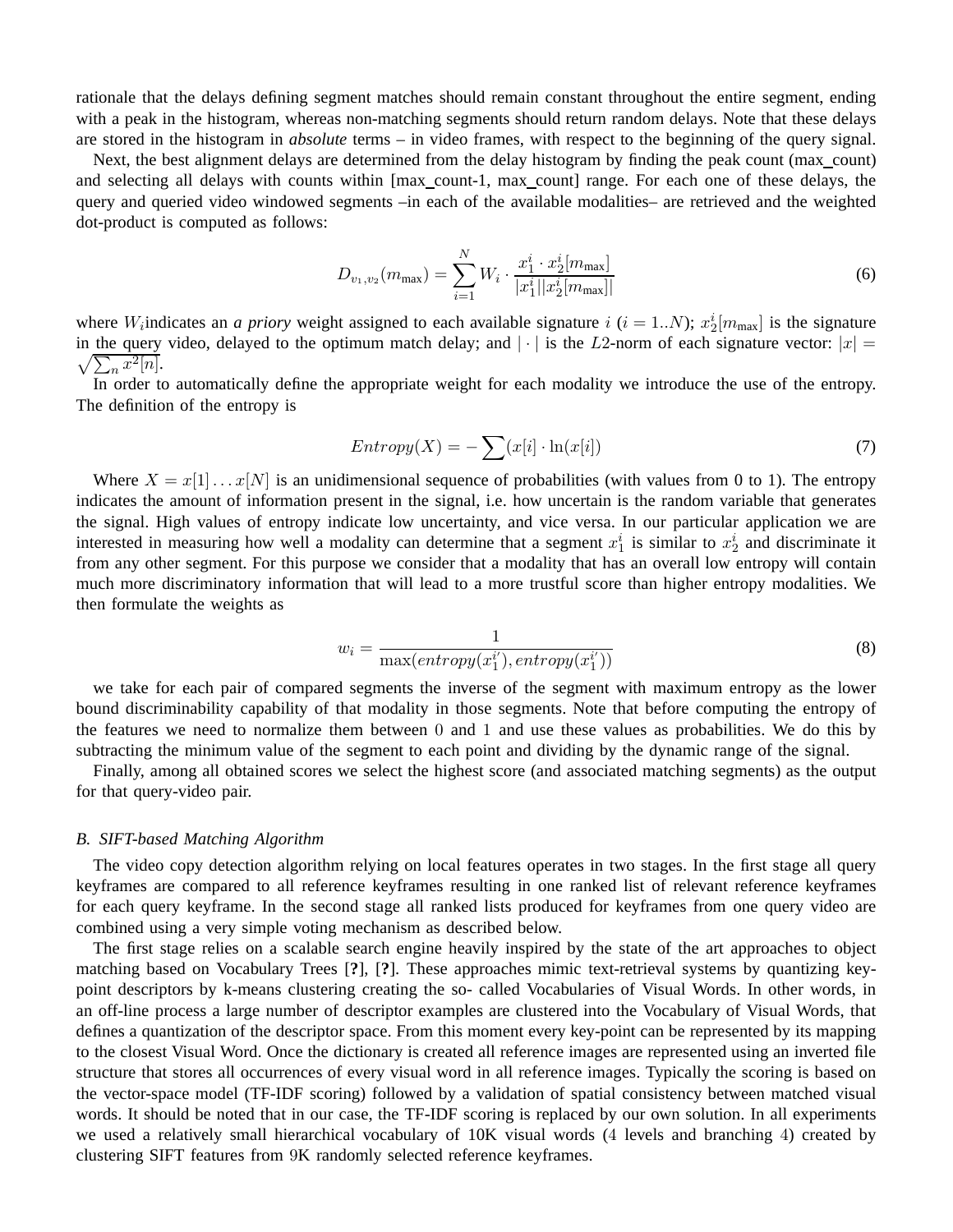In the second stage, for each keyframe of a particular query we accumulate the top keyframes in the ranked list and classify them in their videos of origin. The video that contains more matches keyframes at the end is the one chosen as possible copy. We obtain a score by normalizing the number of matches by the number of keyframes in the query. In order to return a start-end time for the match we find the maximum and minimum times from all matched keyframes in the selected video. As we were not sure this method could give us accurate matching segments (and tests with TRECVID 08 were ot conclusive) we also submitted an alternate output where the whole reference video is returned as a match.

## V. TRECVID PARTICIPATION RESULTS

In the following we describe the particular configurations of the different systems submitted to the evaluation and our analysis on their performances

For the video-only submission we submitted runs with the two different systems (local feature-based and global feature-based) as described above. For the global feature-based system we ran the algorithm with all (three) available image features described in this paper. In none of the systems did we use an exhaustive method to tune the optimum submission threshold. Also, for this years' evaluation we have not considered any modification from the NOFA to the BALANCED conditions except for a slightly higher threshold in the NOFA condition.

We submitted 4 outputs to this condition, 2 using global features and 2 using local features (each of them with NOFA and BALANCED required submissions). Both in global and local features' submissions we submitted a run where the reference matching segment corresponded to the actual segment returned by the system and a run where the reference matching segment covered all the reference video's time. By far, our best results were obtained with the cross-correlation system using the exact reference matching time as obtained by the algorithm. Results are aligned or slightly better than the median for this task except for query 2 and 10 (where we performed much better than the average) and query 6 where our system underperformed.

Results for the local features-based algorithm are not as good as expected. After a first analysis of the possible reasons we tend to think that most matches for any keyframe with text (or not) in it were returning random keyframes with text, jeopardizing the results.

For the audio-only submission we submitted only runs using the cross-correlation based system with the same exact configuration as with the video-only submission, except that in this case we used the 3 audio features explained above. Results of this run are not good at all as we made the mistake of not including the 2009 reference set in the test.

Finally, for the audio-video submission we were planning on submitting an algorithm that combined both local and global features but did not have time to come up with the right solution. In fact, in order to turn the results in reasonably on time (we were finally late just a few hours) we had to trim the cross-correlation based algorithm to only use one video feature (highlights centroid) and one audio feature (XBIC metric). We also implemented a few more speedups in the code that must have caused a bug in the system as results have not been as expected.

In overall, we believe strongly that change-based features are a very interesting addition to local features as they are very robust to transformations in the media. On the other hand, our current implementation of the crosscorrelation based system is very slow computationally, which jeopardizes its scalability (which we felt strongly when having to process almost 10K videos in the a+v condition).

We are working on speeding up the cross-correlation based algorithm and on combining the local and global features for a more effective video copy detection.

#### **REFERENCES**

- [1] S. Poullot, M. Crucianu, and O. Buisson, "Scalable mining of large video databases using copy detection," in *Proc. ACM Multimedia*, 2008.
- [2] X. Wu, A. G. Hauptmann, and C.-W. Ngo, "Practical elimination of near-duplicates from web video search," in *Proc. ACM Multimedia*, 2007.
- [3] Y. Zhai and M. Shah, "Tracking news stories across different sources," in *Proc. ACM Multimedia*, 2005.
- [4] I. Cox, J. Kilian, F. Leighton, and T. Shamoon, "Secure spread spectrum watermarking for multimedia," *IEEE Transactions on Image Processing*, vol. 6, no. 12, pp. 1673–1687, 1997.
- [5] F. Hartung and M. Kutter, "Multimedia watermarking techniques," *Proceedings IEEE, Special Issue on Identification and Protection of Multimedia Information*, vol. 87, no. 7, pp. 1079–1107, 1999.
- [6] S. Poullot, M. Crucianu, and O. Buisson, "Fast content-based mining of web 2.0 videos," in *Proc. PCM, also in LNCS 5353*, 2008.